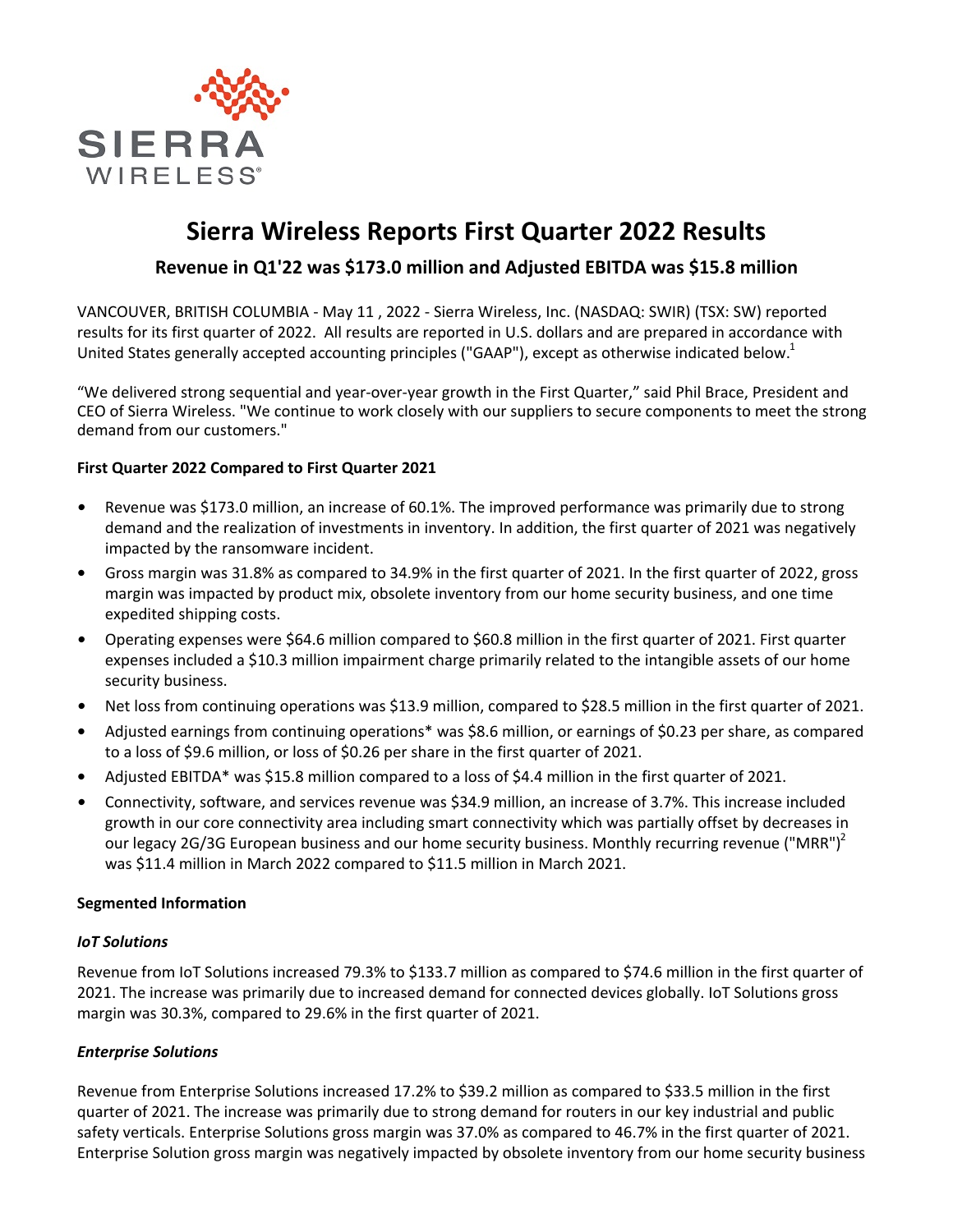and one-time expedited shipping costs caused by 2021 COVID-19 related shutdowns. These one-time factors had a negative 9.0% impact on gross margin.

## **Liquidity and Capital Resources**

Cash and cash equivalents and restricted cash, including amounts held for sale, at the end of the first quarter of 2022 were \$97.4 million, an increase of \$20.6 million from the fourth quarter of 2021. In January 2022, we received net proceeds of \$45.8 million from the full drawdown of our CAD\$60 million debt facility with the Canadian Imperial Bank of Commerce and the Business Development Bank of Canada. The debt facility has a term of four years and a first-year interest rate of 5%. In addition, we continued to make investments in inventory in the supply constrained environment.

## **Disposition of Offender Monitoring Business Line**

On April 15, 2022, we signed a definitive agreement and closed the sale of our Omnilink offender monitoring business to Sentinel Advantage LLC for \$37.6 million in cash, subject to customary working capital adjustments. Sentinel continues to be an important customer, and we are providing them with connectivity services and embedded modules for their offender monitoring products. The divestiture allows the Company to focus on its core businesses and strengthen its balance sheet.

## **Financial Guidance**

\_\_\_\_\_\_\_\_\_\_\_\_\_\_\_\_\_\_\_\_\_\_\_\_\_\_\_\_\_

The impact of the COVID-19 pandemic on our global business continues to remain uncertain. While we continue to evaluate the effects of COVID-19 on our business, the overall severity and duration of adverse impacts related to COVID-19 on our business, financial condition, cash flows and operating results for the second quarter 2022 and beyond cannot be reasonably estimated at this time. Due to continued strong demand and the investment in inventory to combat the industry-wide tightness in supply, we expect our revenue in the second quarter 2022 to be in the range of \$160 million to \$175 million, with a midpoint of \$167.5 million.

This non-GAAP guidance constitutes "forward-looking statements" within the meaning of applicable securities laws and reflects current business indicators and expectations. These statements are based on management's current beliefs and assumptions, which could prove to be significantly incorrect. Forward-looking statements, particularly those that relate to longer periods of time, are subject to substantial known and unknown risks and uncertainties that could cause actual events or results to differ significantly from those expressed or implied by our forward-looking statements, including those described in our regulatory filings. See "Cautionary Note Regarding Forward-Looking Statements" below.

 $^1$  Non-GAAP financial measures referred to in this news release are labeled as "non-GAAP measure" or designated as such with an asterisk (\*). Please see "Non-GAAP Financial Measures" for explanations of why the Company uses these non-GAAP measures and "Reconciliation of GAAP and Non-GAAP Results by Quarter" for reconciliation to the most comparable GAAP financial measures.

 $2$  MRR is defined as the monthly recurring revenue generated from connectivity, software, and services as well as usage fees from current customers. MRR is a key performance metric to measure our performance and growth in our recurring revenue, both to help investors better understand and assess the performance of our business and also because our mix of revenue generated from recurring sources has increased in recent years. MRR does not have any standardized meaning and is therefore unlikely to be comparable to similarly titled measures presented by other companies. MRR should be viewed independently of revenue and deferred revenue and is not intended to be combined with or to replace either of those items. MRR is not a forecast.

 $3$  In accordance with U.S. GAAP, the results of operations of the Automotive Business are reported as discontinued operations in our consolidated statements of operations and comprehensive loss for the three months ended March 31, 2022 and 2021. In accordance with U.S. GAAP, assets and liabilities associated with the Omnilink business have been recorded as held for sale in our consolidated balance sheet as at March 31, 2022.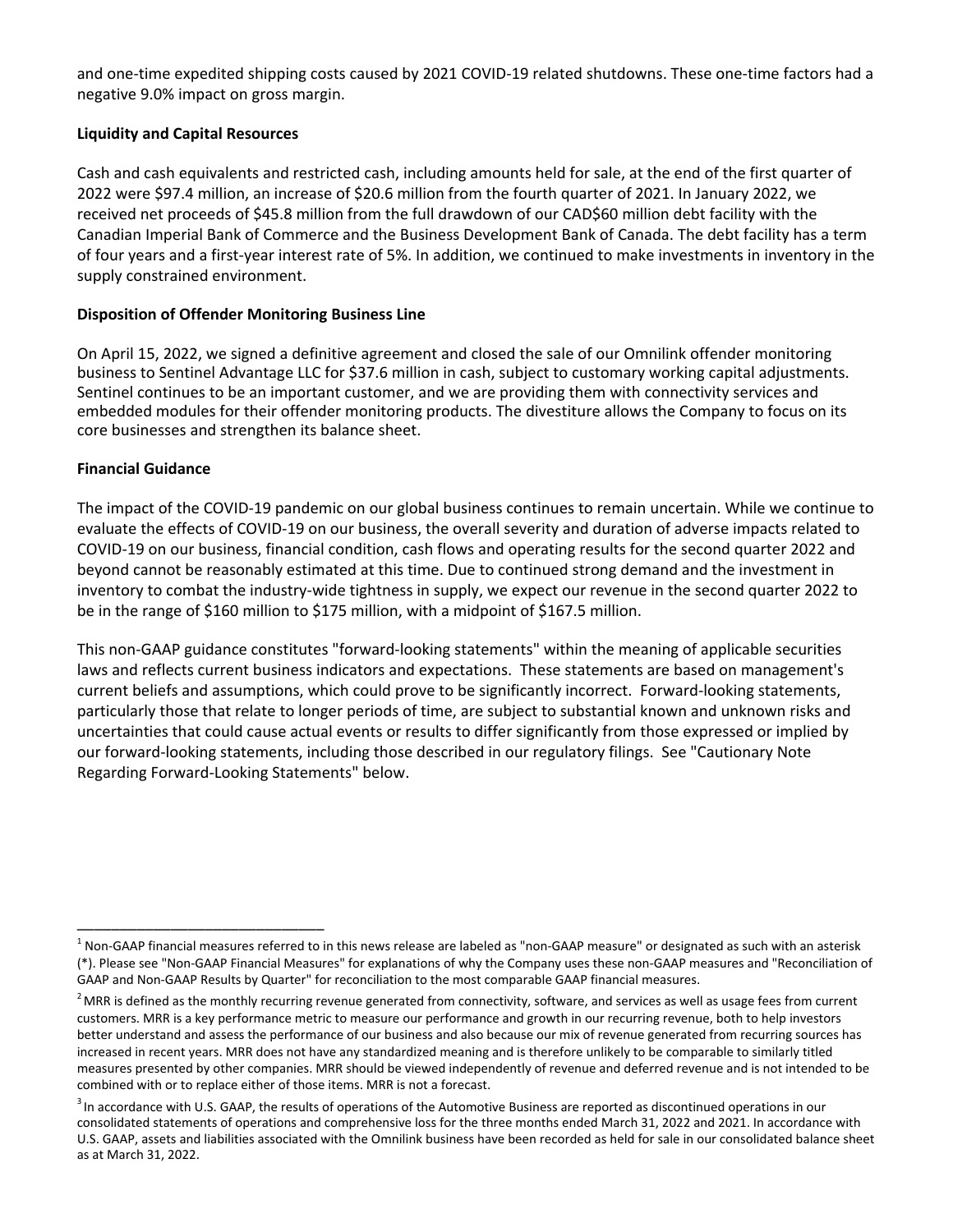#### **Non-GAAP Financial Measures**

Our consolidated financial statements are prepared in accordance with U.S. GAAP on a basis consistent for all periods presented. In addition to results reported in accordance with U.S. GAAP, we use non-GAAP financial measures as supplemental indicators of our operating performance. The term "non-GAAP financial measure" is used to refer to a numerical measure of a company's historical or future financial performance, financial position or cash flows that: (i) excludes amounts, or is subject to adjustments that have the effect of excluding amounts, that are included in the most directly comparable measure calculated and presented in accordance with U.S. GAAP in a company's statement of earnings, balance sheet or statement of cash flows; or (ii) includes amounts, or is subject to adjustments that have the effect of including amounts, that are excluded from the most directly comparable measure so calculated and presented.

Our non-GAAP financial measures included in this press release are adjusted net earnings (loss) from continuing operations\*, adjusted basic and diluted net earnings (loss) per share from continuing operations\*and adjusted EBITDA\* (earnings before interest, taxes, depreciation and amortization).

Adjusted net earnings (loss) from continuing operations\* excludes the impact of stock-based compensation expense and related social taxes, phantom RSU expense which represents expenses related to compensation units settled in cash based on the stock price at vesting, restructuring costs, government grants related to COVID-19 relief, CEO retirement/search, impairment, the ransomware incident, COVID-19 factory constraint incremental costs, certain other non-recurring costs or recoveries, acquisition-related amortization, the impact of foreign exchange gains or losses on translation of certain balance sheet accounts, unrealized foreign exchange gains or losses on forward contracts, and certain tax adjustments.

Adjusted EBITDA\* is defined as net earnings (loss) from continuing operations plus stock-based compensation expense and related social taxes, phantom RSU expense which represents expenses related to compensation units settled in cash based on the stock price at vesting, restructuring costs, government grants related to COVID-19 relief, CEO retirement/search, impairment, the ransomware incident, COVID-19 factory constraint incremental costs, certain other non-recurring costs or recoveries, amortization, interest and other income (expense), foreign exchange gains or losses on translation of certain balance sheet accounts, unrealized foreign exchange gains or losses on forward contracts, and income tax expense (recovery). Adjusted EBITDA\* is a metric used by investors and analysts for valuation purposes and is an important indicator of our operating performance and our ability to generate liquidity through operating cash flow that will fund future working capital needs and fund future capital expenditures. 

We use the above-noted non-GAAP financial measures for planning purposes and to allow us to assess the performance of our business before including the impacts of the items noted above as they affect the comparability of our financial results. These non-GAAP measures are reviewed regularly by management and the Board of Directors as part of the ongoing internal assessment of our operating performance.

We disclose these non-GAAP financial measures as we believe they provide useful information to investors and analysts to assist them in their evaluation of our operating results and to assist in comparisons from one period to another. Readers are cautioned that non-GAAP financial measures do not have any standardized meaning prescribed by U.S. GAAP and therefore may not be comparable to similar measures presented by other companies.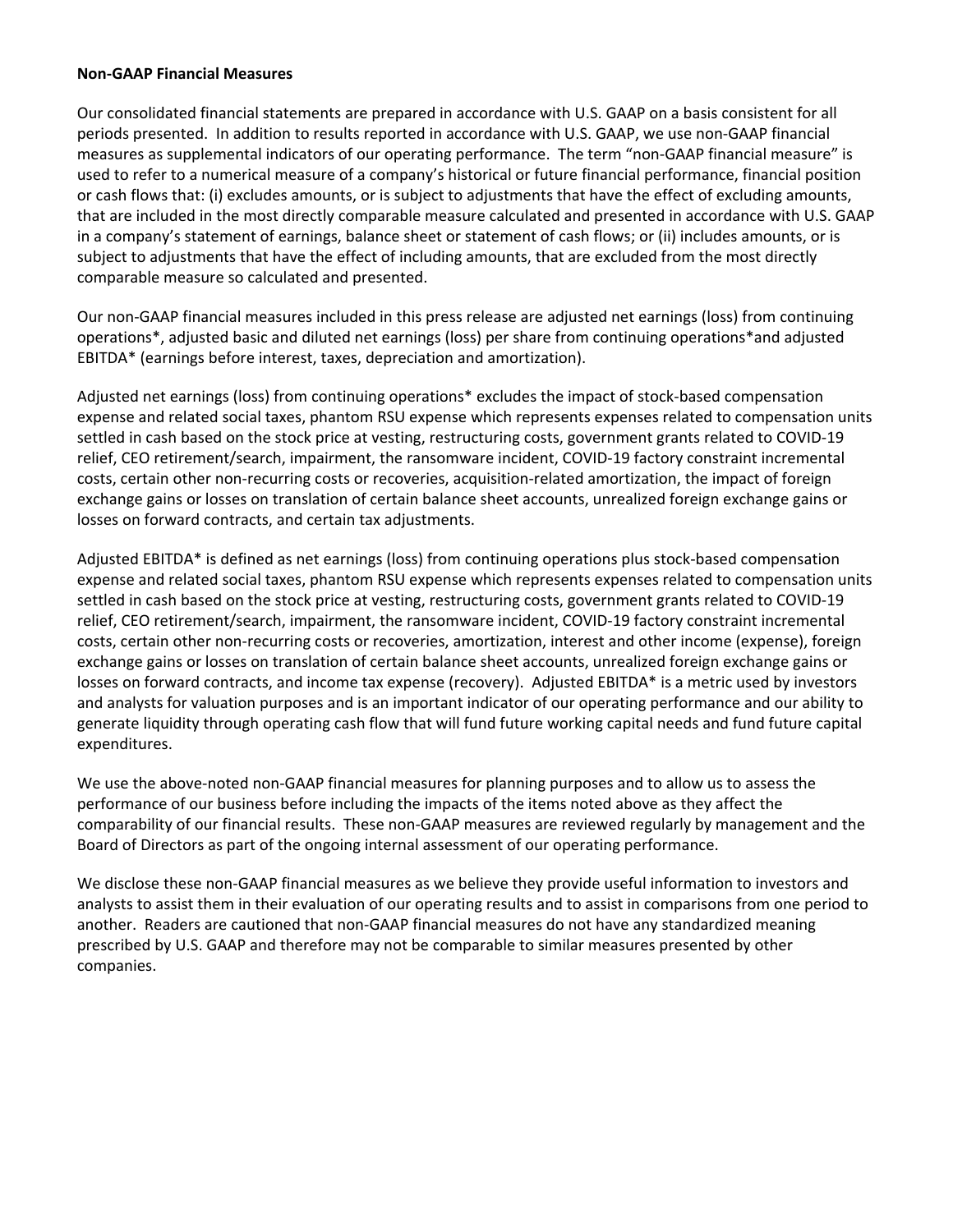## **Conference call and webcast details**

Sierra Wireless is hosting a conference call to discuss its financial results for the first quarter ended March 31, 2022 on Wednesday May 11, 2022, at 5:30 PM Eastern time (2:30 PM Pacific time).

To participate, dial the following number approximately ten minutes prior to the start of the call:

- Toll-free (Canada and US): 1-877-201-0168
- Alternate number: 1-647-788-4901
- Conference ID: 5078273

Conference call and webcast details are available at the following link:

Sierra Wireless Q1 2022 Conference Call and Webcast

If the above link does not work, copy and paste the following URL into your browser:

https://app.webinar.net/9Q04x3Qb6zV

The webcast will remain available at the above link for one year following the call.

| <b>Investor and Media Contact:</b> | <b>Investor Contact:</b>                 |
|------------------------------------|------------------------------------------|
| David Climie, Investor Relations   | Samuel Cochrane, Chief Financial Officer |
| dclimie@sierrawireless.com         | investor@sierrawireless.com              |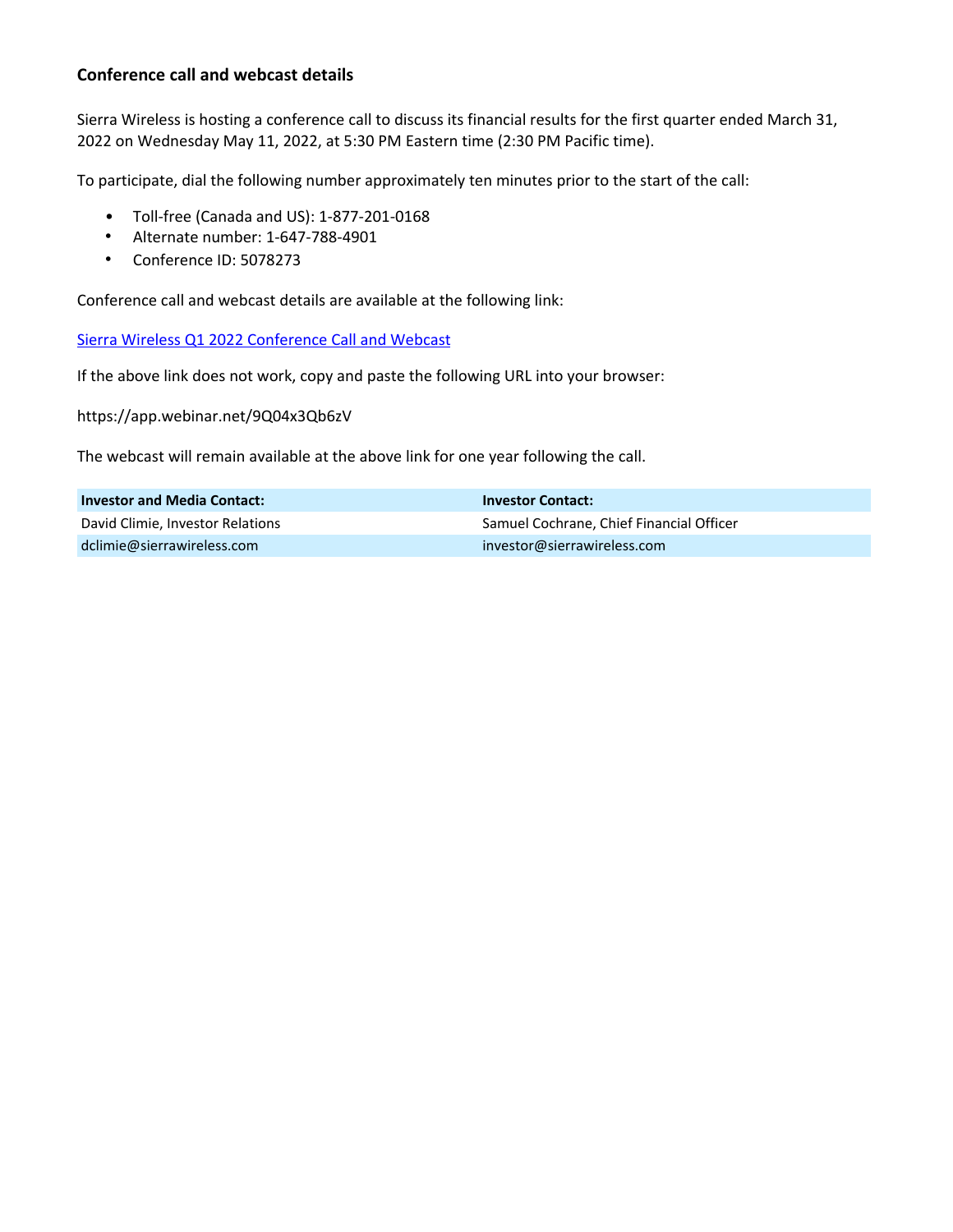## **Cautionary Note Regarding Forward-Looking Statements**

This press release contains certain statements and information that are not based on historical facts and constitute *forward-looking statements or forward-looking information within the meaning of the U.S. Private Securities* Litigation Reform Act of 1995 and Canadian securities laws (collectively, "forward-looking statements") and may include statements and information relating to our financial quidance for our second quarter of 2022; our expectations regarding customer demand, our supply chain, manufacturing capacity (including manufacturing shutdowns or slowdowns) and the potential impact of COVID-19 in these areas; our ability to meet customer *demand and our financial results; expectations regarding post-COVID-19 recovery; expectations regarding the Company's cost savings initiatives; statements regarding our strategy, plans, goals, objectives, expectations and future operating performance;* the Company's liquidity and capital resources; the Company's financial and *operating objectives* and *strategies* to achieve them; the impact of the ransomware incident on our business *operations;* our work to review and evaluate additional security measures and the ability that they will have to protect our IT systems; general economic conditions; estimates of our expenses, future revenues, financial results and capital requirements; our expectations regarding the legal proceedings we are involved in; statements with *respect to the Company's estimated working capital; expectations with respect to the adoption of Internet of Things* ("IoT") solutions; expectations regarding trends and growth in the IoT market and wireless module market; expectations regarding product and price competition from other wireless device manufacturers and solution providers; our ability to implement effective control procedures; and expectations regarding the launch of fifth generation cellular embedded modules and gateways. In particular, this press release describes our revenue targets, which are forward-looking statements and are subject to the assumptions, risks and uncertainties *described below. Forward-looking statements are provided to help you understand our views of our short and long term* plans, expectations and prospects. We caution you that forward-looking statements may not be appropriate *for other purposes.* 

## Forward-looking statements:

- Typically include words and phrases about the future such as "outlook", "guidance", "will", "may", "expects", "is expected",
	- "anticipates", "believes", "plans", "projects", "estimates", "assumes", "intends", "strategy", "goals", "objectives", "potential", "possible", or variations thereof.
- Are not promises or guarantees of future performance. They represent our current views and may change significantly.
- Are based on a number of material assumptions, including, but not limited to, those listed below, which could prove to be significantly incorrect:
	- the scope and duration of the COVID-19 pandemic and its impact on our business;
	- our ability to return to normal operations after the COVID-19 pandemic has subsided globally;
	- *expected constraints on component supply and manufacturing capacity;*
	- *constraints impacting our ability to receive supply from our suppliers and deliver product to our customers;*
	- *customer demand and our ability to continue to sell our products and services in the expected quantities at* the expected prices and expected times;
	- *our operations not being adversely disrupted by further ransomware or cyber security attacks;*
	- *our ability* to effect and to realize the anticipated benefits of our business transformation and restructuring initiatives, and the timing thereof;
	- *our ability to develop, manufacture, and sell new products and services that meet the needs of our customers and gain commercial acceptance;*
	- *• expected macro-economic business conditions;*
	- *• expected cost of sales;*
	- our ability to win new business;
	- our ability to integrate acquired businesses and realize expected benefits;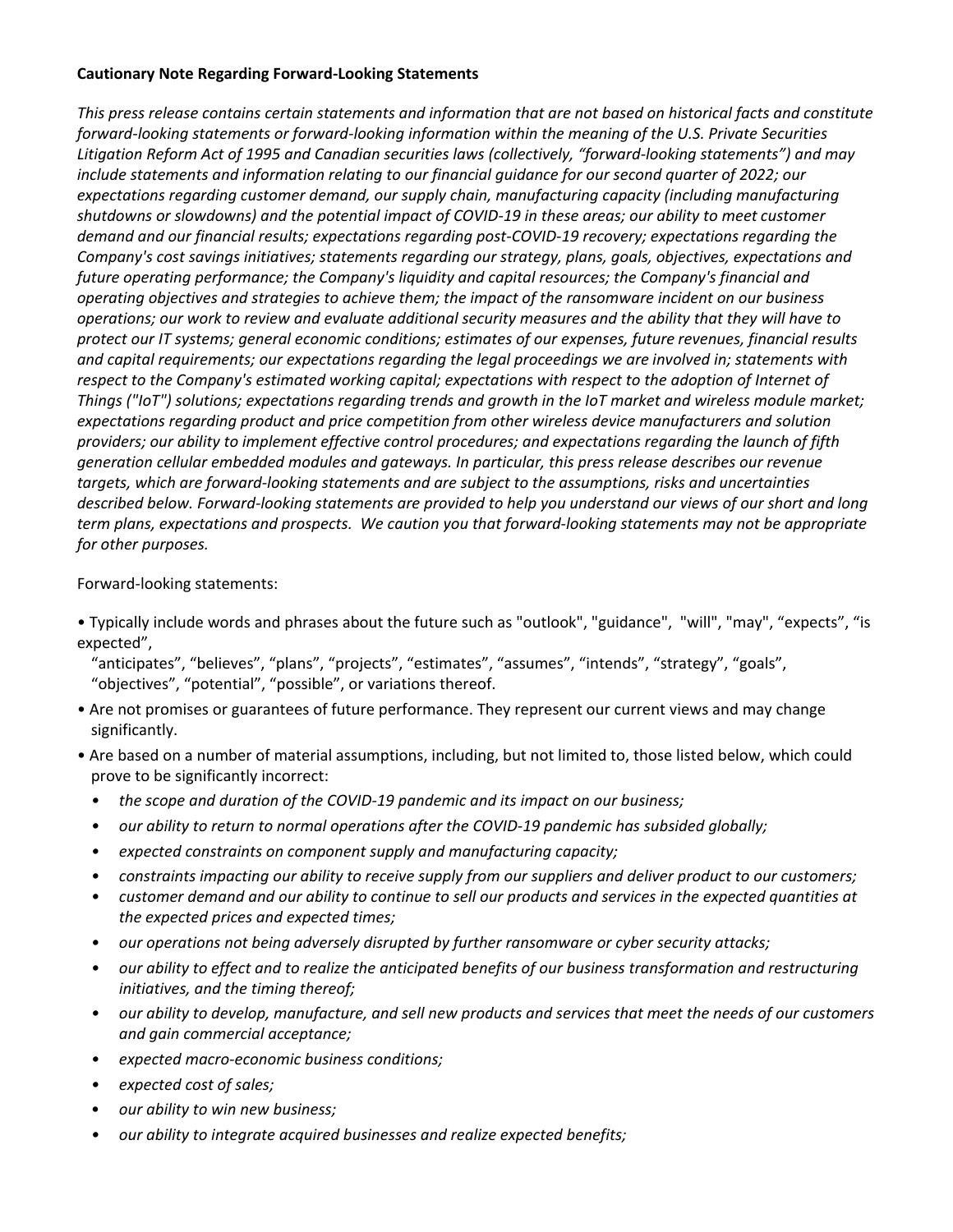- our ability to renew or obtain credit facilities when required;
- expected deployment of next generation networks by wireless network operators;
- our operations not being adversely disrupted by other developments, operating, cyber security, litigation, or *regulatory risks; and*
- *expected tax and foreign exchange rates.*
- Are based on our management's current expectations and we caution investors that forward-looking statements, particularly those that relate to longer periods of time, are subject to substantial known and unknown material risks and uncertainties. Many factors could cause our actual results, achievements and developments in our business to differ significantly from those expressed or implied by our forward-looking statements, including without limitation, the following factors. These risk factors and others are discussed in our Annual Information Form which may be found on SEDAR at www.sedar.com and on EDGAR at www.sec.gov and in our other regulatory filings with the Securities and Exchange Commission in the United States and the provincial securities commissions in Canada:
	- *negative impact from COVID-19 could be prolonged and natural catastrophes could impact our capacity to continue critical operations;*
	- our ability to comply with all terms under our credit facilities;
	- competition from new or established competitors or from those with greater resources;
	- *our reliance on third party suppliers for certain components used in our products;*
	- our dependence on a limited number of third party manufacturers;
	- *cyber-attacks or other breaches of our and our vendors' information technology security;*
	- the loss of, or significant demand fluctuations from, any of our significant customers;
	- our financial results being subject to fluctuations;
	- *our business transformation initiatives, including investments and partnerships, may result in disruptions to* our business and may not achieve the anticipated benefits;
	- *our ability* to respond to changing technology, industry standards, and customer requirements;
	- *failures* of our products or services due to design flaws and errors, component quality issues, manufacturing defects, network service interruptions, cyber-security vulnerabilities or other quality issues;
	- deterioration in macro-economic conditions could adversely affect our operating results and financial *conditions;*
	- *our ability to retain, hire and transition in a timely manner experienced and qualified additional executive* officers and key employees as needed to achieve our business objectives;
	- *risks* related to the transmission, use and disclosure of user data and personal information;
	- *disruption of, and demands on, our ongoing business and diversion of management's time and attention in connection with acquisitions or divestitures;*
	- *risks* related to infringement on intellectual property rights of others and our ability to obtain necessary rights to use software or components supplied by third parties;
	- our ability to enforce our intellectual property rights;
	- *unanticipated costs associated with litigation or settlements;*
	- our dependence on mobile network operators to promote and offer acceptable wireless data services;
	- *risks related to contractual disputes with counterparties;*
	- *risks related to governmental regulation;*
	- risks inherent in foreign jurisdictions; and
	- *risks related to tariffs or other trade restrictions.*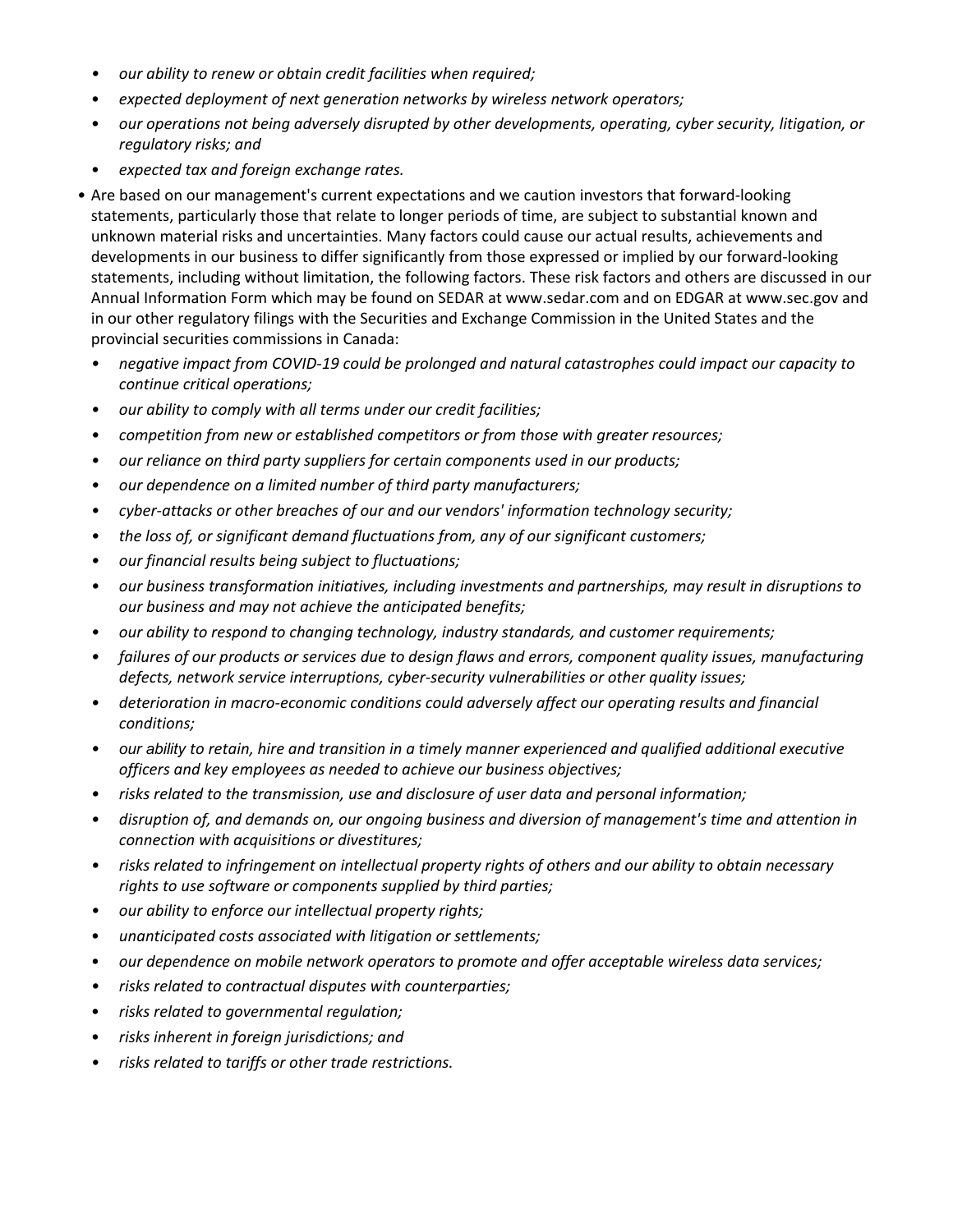#### **About Sierra Wireless**

Sierra Wireless (NASDAQ: SWIR) (TSX: SW) is a leading IoT solutions provider that combines devices, network services, and software to unlock value in the connected economy. Companies globally are adopting 4G, 5G, and LPWA solutions to improve operational efficiency, create better customer experiences, improve their business models, and create new revenue streams. Sierra Wireless works with its customers to develop the right industryspecific solution for their IoT deployments, whether this is an integrated solution to help connect edge devices to the cloud, a software/API service to manage processes with billions of connected assets, or a platform to extract real-time data to improve business decisions. With more than 25 years of cellular IoT experience, Sierra Wireless is the global partner customers trust to deliver them their next IoT solution. For more information, visit www.sierrawireless.com.

"Sierra Wireless" is a registered trademark of Sierra Wireless. Other product or service names mentioned herein may be the trademarks of their respective owners.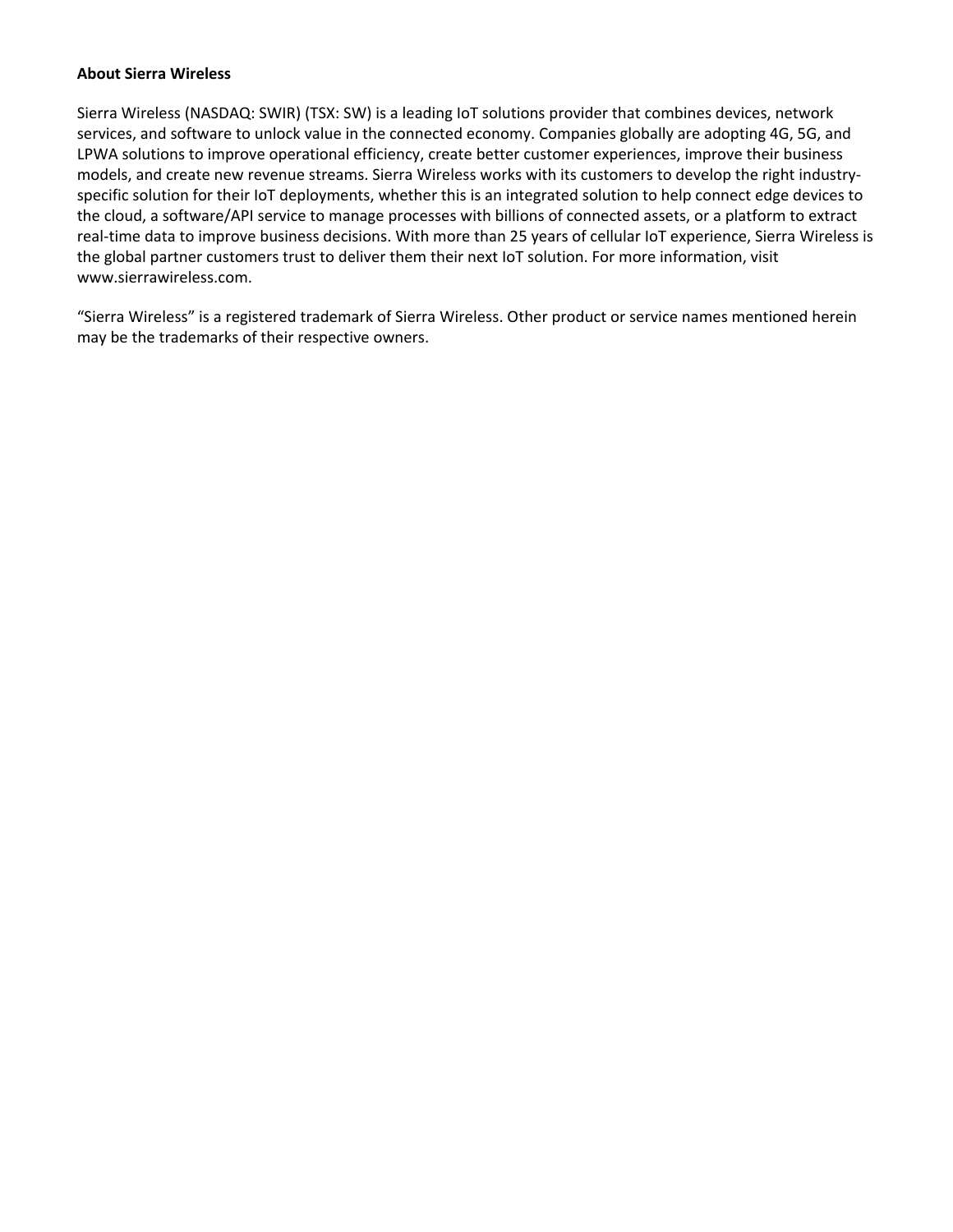# **SIERRA WIRELESS, INC.**

## **CONSOLIDATED STATEMENTS OF OPERATIONS AND COMPREHENSIVE LOSS**

# *(In thousands of U.S. dollars, except where otherwise stated)*

## *(unaudited)*

|                                                                 | Three months ended March 31, |                |         |           |  |
|-----------------------------------------------------------------|------------------------------|----------------|---------|-----------|--|
|                                                                 |                              | 2022           |         | 2021      |  |
| Revenue                                                         |                              |                |         |           |  |
| <b>IoT Solutions</b>                                            | \$                           | 133,708        | $\zeta$ | 74,578    |  |
| <b>Enterprise Solutions</b>                                     |                              | 39,249         |         | 33,484    |  |
|                                                                 |                              | 172,957        |         | 108,062   |  |
| Cost of sales                                                   |                              |                |         |           |  |
| <b>IoT Solutions</b>                                            |                              | 93,183         |         | 52,492    |  |
| <b>Enterprise Solutions</b>                                     |                              | 24,711         |         | 17,843    |  |
|                                                                 |                              | 117,894        |         | 70,335    |  |
| <b>Gross margin</b>                                             |                              | 55,063         |         | 37,727    |  |
| <b>Expenses</b>                                                 |                              |                |         |           |  |
| Sales and marketing                                             |                              | 18,017         |         | 19,821    |  |
| Research and development                                        |                              | 18,335         |         | 17,484    |  |
| Administration                                                  |                              | 10,116         |         | 16,308    |  |
| Restructuring                                                   |                              | 4,004          |         | 2,574     |  |
| Impairment                                                      |                              | 10,299         |         |           |  |
| Amortization                                                    |                              | 3,820          |         | 4,624     |  |
|                                                                 |                              | 64,591         |         | 60,811    |  |
| <b>Loss from operations</b>                                     |                              | (9,528)        |         | (23,084)  |  |
| Foreign exchange loss                                           |                              | (2, 278)       |         | (4, 259)  |  |
| Other expense                                                   |                              | (1,083)        |         | (643)     |  |
| Loss before income taxes                                        |                              | (12, 889)      |         | (27, 986) |  |
| Income tax expense                                              |                              | 1,021          |         | 552       |  |
| Net loss from continuing operations                             | \$                           | $(13,910)$ \$  |         | (28, 538) |  |
| Net earnings (loss) from discontinued                           |                              |                |         |           |  |
| operations                                                      |                              | 1,231          |         | (1, 322)  |  |
| <b>Net loss</b>                                                 | \$                           | $(12,679)$ \$  |         | (29, 860) |  |
| Other comprehensive loss:                                       |                              |                |         |           |  |
| Foreign currency translation adjustments, net of taxes of \$nil |                              | (426)          |         | (2,900)   |  |
| <b>Comprehensive loss</b>                                       | \$                           | $(13, 105)$ \$ |         | (32, 760) |  |
| Basic and diluted net earnings (loss) per share (in dollars)    |                              |                |         |           |  |
| Continuing operations                                           | \$                           | $(0.37)$ \$    |         | (0.78)    |  |
| Discontinued operations                                         |                              | 0.03           |         | (0.04)    |  |
|                                                                 | \$                           | $(0.33)$ \$    |         | (0.81)    |  |
| Weighted average number of shares outstanding                   |                              |                |         |           |  |
| (in thousands)                                                  |                              |                |         |           |  |
| <b>Basic</b>                                                    |                              | 37,974         |         | 36,736    |  |
| <b>Diluted</b>                                                  |                              | 37,974         |         | 36,736    |  |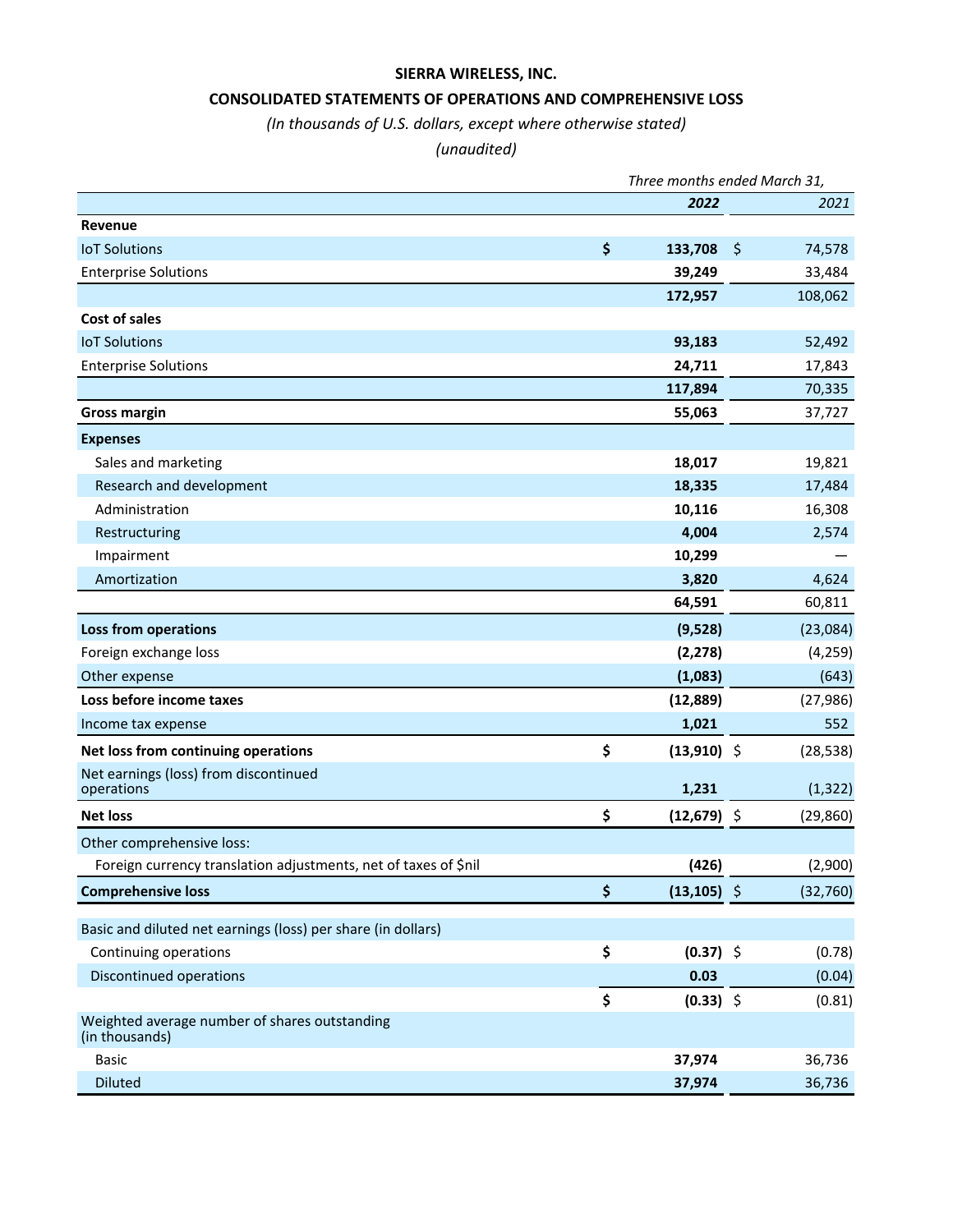# **SIERRA WIRELESS, INC.**

# **CONSOLIDATED BALANCE SHEETS**

# *(In thousands of U.S. dollars, except where otherwise stated)*

# *(unaudited)*

| <b>Assets</b><br>Current assets<br>\$<br>95,634<br>\$<br>Cash and cash equivalents<br>76,784<br>Restricted cash<br>100<br>88,057<br>85,310<br>Accounts receivable<br>Inventories<br>88,378<br>82,177<br>Prepaids and other<br>44,405<br>27,372<br>Assets held for sale<br>26,932<br>343,406<br>271,743<br>Property and equipment, net<br>23,222<br>31,134<br>Operating lease right-of-use assets<br>12,338<br>14,348<br>Intangible assets, net<br>37,729<br>54,708<br>Goodwill<br>154,956<br>167,379<br>Deferred income taxes<br>1,277<br>1,268<br>5,922<br>Other assets<br>6,473<br>\$<br>578,850<br>\$<br>547,053<br><b>Liabilities</b><br><b>Current liabilities</b><br>Accounts payable and accrued liabilities<br>179,658<br>183,529<br>Deferred revenue<br>11,697<br>11,770<br>Current portion of long-term debt<br>750<br>494<br>Liabilities held for sale<br>269<br>192,374<br>195,793<br>Long-term obligations<br>40,458<br>42,808<br><b>Operating lease liabilities</b><br>14,377<br>15,033<br>Long-term debt<br>56,686<br>9,394<br>Deferred income taxes<br>6,461<br>6,371<br>310,356<br>269,399<br><b>Equity</b><br>Shareholders' equity<br>Common stock: no par value; unlimited shares authorized; issued and outstanding:<br>38,322,537 shares (December 31, 2021 - 37,774,800 shares)<br>467,074<br>460,331<br>Preferred stock: no par value; unlimited shares authorized;<br>issued and outstanding: nil shares<br>Treasury stock: at cost; 7,074 shares (December 31, 2021 - 119,761 shares)<br>(126)<br>44,852<br>48,747<br>Additional paid-in capital<br><b>Retained deficit</b><br>(234, 148)<br>(220, 564)<br>Accumulated other comprehensive loss<br>(9, 158)<br>(8, 732)<br>268,494<br>277,654<br>\$<br>\$<br>578,850<br>547,053 |  | March 31, 2022 | December 31, 2021 |
|----------------------------------------------------------------------------------------------------------------------------------------------------------------------------------------------------------------------------------------------------------------------------------------------------------------------------------------------------------------------------------------------------------------------------------------------------------------------------------------------------------------------------------------------------------------------------------------------------------------------------------------------------------------------------------------------------------------------------------------------------------------------------------------------------------------------------------------------------------------------------------------------------------------------------------------------------------------------------------------------------------------------------------------------------------------------------------------------------------------------------------------------------------------------------------------------------------------------------------------------------------------------------------------------------------------------------------------------------------------------------------------------------------------------------------------------------------------------------------------------------------------------------------------------------------------------------------------------------------------------------------------------------------------------------------------------------------------------------------------------------------|--|----------------|-------------------|
|                                                                                                                                                                                                                                                                                                                                                                                                                                                                                                                                                                                                                                                                                                                                                                                                                                                                                                                                                                                                                                                                                                                                                                                                                                                                                                                                                                                                                                                                                                                                                                                                                                                                                                                                                          |  |                |                   |
|                                                                                                                                                                                                                                                                                                                                                                                                                                                                                                                                                                                                                                                                                                                                                                                                                                                                                                                                                                                                                                                                                                                                                                                                                                                                                                                                                                                                                                                                                                                                                                                                                                                                                                                                                          |  |                |                   |
|                                                                                                                                                                                                                                                                                                                                                                                                                                                                                                                                                                                                                                                                                                                                                                                                                                                                                                                                                                                                                                                                                                                                                                                                                                                                                                                                                                                                                                                                                                                                                                                                                                                                                                                                                          |  |                |                   |
|                                                                                                                                                                                                                                                                                                                                                                                                                                                                                                                                                                                                                                                                                                                                                                                                                                                                                                                                                                                                                                                                                                                                                                                                                                                                                                                                                                                                                                                                                                                                                                                                                                                                                                                                                          |  |                |                   |
|                                                                                                                                                                                                                                                                                                                                                                                                                                                                                                                                                                                                                                                                                                                                                                                                                                                                                                                                                                                                                                                                                                                                                                                                                                                                                                                                                                                                                                                                                                                                                                                                                                                                                                                                                          |  |                |                   |
|                                                                                                                                                                                                                                                                                                                                                                                                                                                                                                                                                                                                                                                                                                                                                                                                                                                                                                                                                                                                                                                                                                                                                                                                                                                                                                                                                                                                                                                                                                                                                                                                                                                                                                                                                          |  |                |                   |
|                                                                                                                                                                                                                                                                                                                                                                                                                                                                                                                                                                                                                                                                                                                                                                                                                                                                                                                                                                                                                                                                                                                                                                                                                                                                                                                                                                                                                                                                                                                                                                                                                                                                                                                                                          |  |                |                   |
|                                                                                                                                                                                                                                                                                                                                                                                                                                                                                                                                                                                                                                                                                                                                                                                                                                                                                                                                                                                                                                                                                                                                                                                                                                                                                                                                                                                                                                                                                                                                                                                                                                                                                                                                                          |  |                |                   |
|                                                                                                                                                                                                                                                                                                                                                                                                                                                                                                                                                                                                                                                                                                                                                                                                                                                                                                                                                                                                                                                                                                                                                                                                                                                                                                                                                                                                                                                                                                                                                                                                                                                                                                                                                          |  |                |                   |
|                                                                                                                                                                                                                                                                                                                                                                                                                                                                                                                                                                                                                                                                                                                                                                                                                                                                                                                                                                                                                                                                                                                                                                                                                                                                                                                                                                                                                                                                                                                                                                                                                                                                                                                                                          |  |                |                   |
|                                                                                                                                                                                                                                                                                                                                                                                                                                                                                                                                                                                                                                                                                                                                                                                                                                                                                                                                                                                                                                                                                                                                                                                                                                                                                                                                                                                                                                                                                                                                                                                                                                                                                                                                                          |  |                |                   |
|                                                                                                                                                                                                                                                                                                                                                                                                                                                                                                                                                                                                                                                                                                                                                                                                                                                                                                                                                                                                                                                                                                                                                                                                                                                                                                                                                                                                                                                                                                                                                                                                                                                                                                                                                          |  |                |                   |
|                                                                                                                                                                                                                                                                                                                                                                                                                                                                                                                                                                                                                                                                                                                                                                                                                                                                                                                                                                                                                                                                                                                                                                                                                                                                                                                                                                                                                                                                                                                                                                                                                                                                                                                                                          |  |                |                   |
|                                                                                                                                                                                                                                                                                                                                                                                                                                                                                                                                                                                                                                                                                                                                                                                                                                                                                                                                                                                                                                                                                                                                                                                                                                                                                                                                                                                                                                                                                                                                                                                                                                                                                                                                                          |  |                |                   |
|                                                                                                                                                                                                                                                                                                                                                                                                                                                                                                                                                                                                                                                                                                                                                                                                                                                                                                                                                                                                                                                                                                                                                                                                                                                                                                                                                                                                                                                                                                                                                                                                                                                                                                                                                          |  |                |                   |
|                                                                                                                                                                                                                                                                                                                                                                                                                                                                                                                                                                                                                                                                                                                                                                                                                                                                                                                                                                                                                                                                                                                                                                                                                                                                                                                                                                                                                                                                                                                                                                                                                                                                                                                                                          |  |                |                   |
|                                                                                                                                                                                                                                                                                                                                                                                                                                                                                                                                                                                                                                                                                                                                                                                                                                                                                                                                                                                                                                                                                                                                                                                                                                                                                                                                                                                                                                                                                                                                                                                                                                                                                                                                                          |  |                |                   |
|                                                                                                                                                                                                                                                                                                                                                                                                                                                                                                                                                                                                                                                                                                                                                                                                                                                                                                                                                                                                                                                                                                                                                                                                                                                                                                                                                                                                                                                                                                                                                                                                                                                                                                                                                          |  |                |                   |
|                                                                                                                                                                                                                                                                                                                                                                                                                                                                                                                                                                                                                                                                                                                                                                                                                                                                                                                                                                                                                                                                                                                                                                                                                                                                                                                                                                                                                                                                                                                                                                                                                                                                                                                                                          |  |                |                   |
|                                                                                                                                                                                                                                                                                                                                                                                                                                                                                                                                                                                                                                                                                                                                                                                                                                                                                                                                                                                                                                                                                                                                                                                                                                                                                                                                                                                                                                                                                                                                                                                                                                                                                                                                                          |  |                |                   |
|                                                                                                                                                                                                                                                                                                                                                                                                                                                                                                                                                                                                                                                                                                                                                                                                                                                                                                                                                                                                                                                                                                                                                                                                                                                                                                                                                                                                                                                                                                                                                                                                                                                                                                                                                          |  |                |                   |
|                                                                                                                                                                                                                                                                                                                                                                                                                                                                                                                                                                                                                                                                                                                                                                                                                                                                                                                                                                                                                                                                                                                                                                                                                                                                                                                                                                                                                                                                                                                                                                                                                                                                                                                                                          |  |                |                   |
|                                                                                                                                                                                                                                                                                                                                                                                                                                                                                                                                                                                                                                                                                                                                                                                                                                                                                                                                                                                                                                                                                                                                                                                                                                                                                                                                                                                                                                                                                                                                                                                                                                                                                                                                                          |  |                |                   |
|                                                                                                                                                                                                                                                                                                                                                                                                                                                                                                                                                                                                                                                                                                                                                                                                                                                                                                                                                                                                                                                                                                                                                                                                                                                                                                                                                                                                                                                                                                                                                                                                                                                                                                                                                          |  |                |                   |
|                                                                                                                                                                                                                                                                                                                                                                                                                                                                                                                                                                                                                                                                                                                                                                                                                                                                                                                                                                                                                                                                                                                                                                                                                                                                                                                                                                                                                                                                                                                                                                                                                                                                                                                                                          |  |                |                   |
|                                                                                                                                                                                                                                                                                                                                                                                                                                                                                                                                                                                                                                                                                                                                                                                                                                                                                                                                                                                                                                                                                                                                                                                                                                                                                                                                                                                                                                                                                                                                                                                                                                                                                                                                                          |  |                |                   |
|                                                                                                                                                                                                                                                                                                                                                                                                                                                                                                                                                                                                                                                                                                                                                                                                                                                                                                                                                                                                                                                                                                                                                                                                                                                                                                                                                                                                                                                                                                                                                                                                                                                                                                                                                          |  |                |                   |
|                                                                                                                                                                                                                                                                                                                                                                                                                                                                                                                                                                                                                                                                                                                                                                                                                                                                                                                                                                                                                                                                                                                                                                                                                                                                                                                                                                                                                                                                                                                                                                                                                                                                                                                                                          |  |                |                   |
|                                                                                                                                                                                                                                                                                                                                                                                                                                                                                                                                                                                                                                                                                                                                                                                                                                                                                                                                                                                                                                                                                                                                                                                                                                                                                                                                                                                                                                                                                                                                                                                                                                                                                                                                                          |  |                |                   |
|                                                                                                                                                                                                                                                                                                                                                                                                                                                                                                                                                                                                                                                                                                                                                                                                                                                                                                                                                                                                                                                                                                                                                                                                                                                                                                                                                                                                                                                                                                                                                                                                                                                                                                                                                          |  |                |                   |
|                                                                                                                                                                                                                                                                                                                                                                                                                                                                                                                                                                                                                                                                                                                                                                                                                                                                                                                                                                                                                                                                                                                                                                                                                                                                                                                                                                                                                                                                                                                                                                                                                                                                                                                                                          |  |                |                   |
|                                                                                                                                                                                                                                                                                                                                                                                                                                                                                                                                                                                                                                                                                                                                                                                                                                                                                                                                                                                                                                                                                                                                                                                                                                                                                                                                                                                                                                                                                                                                                                                                                                                                                                                                                          |  |                |                   |
|                                                                                                                                                                                                                                                                                                                                                                                                                                                                                                                                                                                                                                                                                                                                                                                                                                                                                                                                                                                                                                                                                                                                                                                                                                                                                                                                                                                                                                                                                                                                                                                                                                                                                                                                                          |  |                | (2, 128)          |
|                                                                                                                                                                                                                                                                                                                                                                                                                                                                                                                                                                                                                                                                                                                                                                                                                                                                                                                                                                                                                                                                                                                                                                                                                                                                                                                                                                                                                                                                                                                                                                                                                                                                                                                                                          |  |                |                   |
|                                                                                                                                                                                                                                                                                                                                                                                                                                                                                                                                                                                                                                                                                                                                                                                                                                                                                                                                                                                                                                                                                                                                                                                                                                                                                                                                                                                                                                                                                                                                                                                                                                                                                                                                                          |  |                |                   |
|                                                                                                                                                                                                                                                                                                                                                                                                                                                                                                                                                                                                                                                                                                                                                                                                                                                                                                                                                                                                                                                                                                                                                                                                                                                                                                                                                                                                                                                                                                                                                                                                                                                                                                                                                          |  |                |                   |
|                                                                                                                                                                                                                                                                                                                                                                                                                                                                                                                                                                                                                                                                                                                                                                                                                                                                                                                                                                                                                                                                                                                                                                                                                                                                                                                                                                                                                                                                                                                                                                                                                                                                                                                                                          |  |                |                   |
|                                                                                                                                                                                                                                                                                                                                                                                                                                                                                                                                                                                                                                                                                                                                                                                                                                                                                                                                                                                                                                                                                                                                                                                                                                                                                                                                                                                                                                                                                                                                                                                                                                                                                                                                                          |  |                |                   |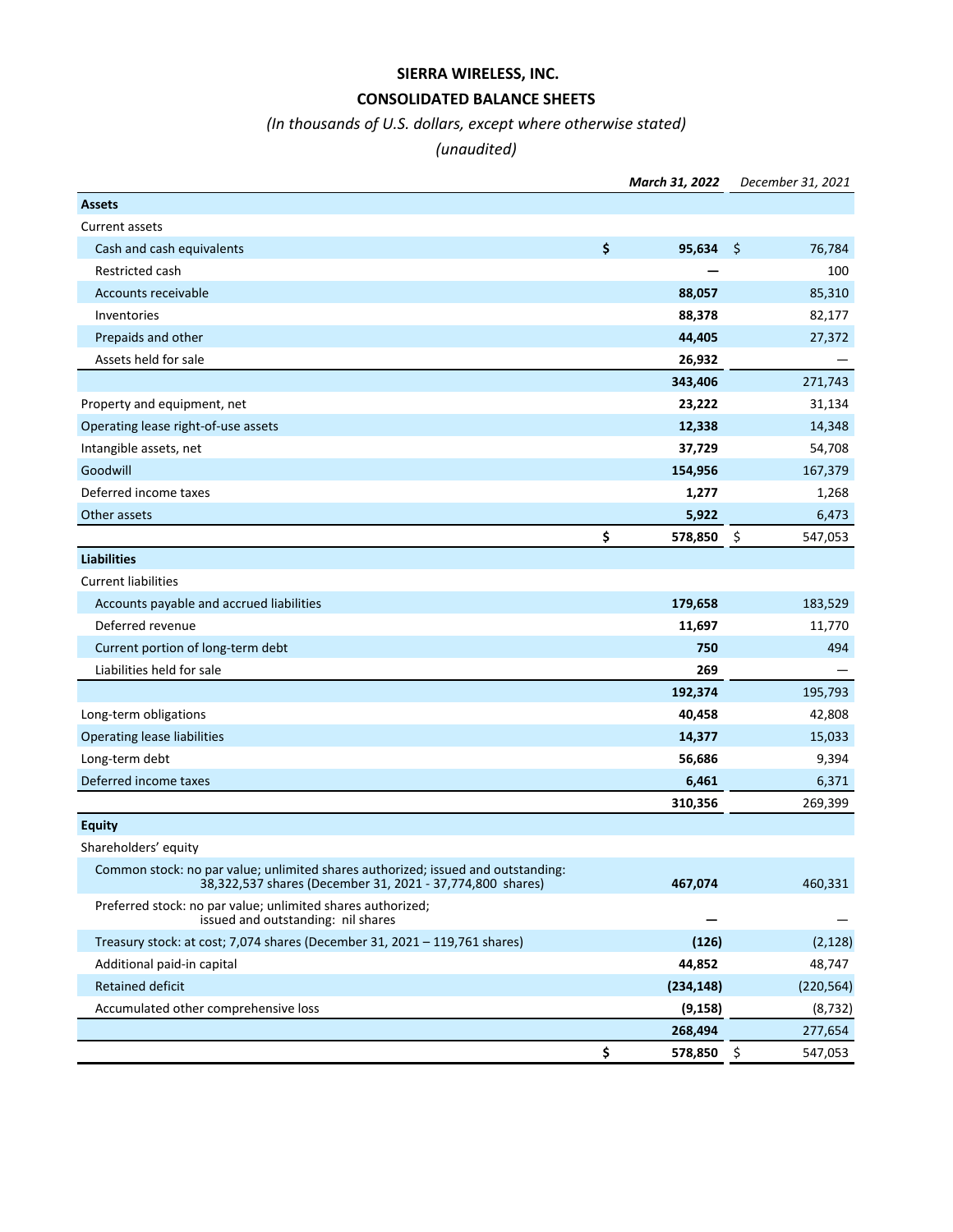# **SIERRA WIRELESS, INC. CONSOLIDATED STATEMENTS OF CASH FLOWS**

# *(In thousands of U.S. dollars)*

# *(unaudited)*

|                                                                               | Three months ended March 31, |               |     |           |
|-------------------------------------------------------------------------------|------------------------------|---------------|-----|-----------|
|                                                                               |                              | 2022          |     | 2021      |
| Cash flows provided by (used in):                                             |                              |               |     |           |
| <b>Operating activities</b>                                                   |                              |               |     |           |
| Net loss                                                                      | \$                           | $(12,679)$ \$ |     | (29, 860) |
| Items not requiring (providing) cash                                          |                              |               |     |           |
| Amortization                                                                  |                              | 6,684         |     | 7,308     |
| Stock-based compensation                                                      |                              | 3,066         |     | 8,515     |
| Capitalized interest expense                                                  |                              | 910           |     |           |
| Impairment                                                                    |                              | 10,299        |     |           |
| Unrealized foreign exchange loss                                              |                              | 1,367         |     | 5,028     |
| Other                                                                         |                              | 418           |     | 20        |
| Changes in non-cash working capital                                           |                              |               |     |           |
| Accounts receivable                                                           |                              | (5, 726)      |     | (10, 744) |
| Inventories                                                                   |                              | (6, 495)      |     | (1,532)   |
| Prepaids and other                                                            |                              | (16,940)      |     | (16, 234) |
| Accounts payable and accrued liabilities                                      |                              | (3,013)       |     | (13,046)  |
| Deferred revenue and other                                                    |                              | (1,636)       |     | 161       |
| Cash flows used in operating activities                                       |                              | (23, 745)     |     | (50, 384) |
| <b>Investing activities</b>                                                   |                              |               |     |           |
| Additions to property and equipment                                           |                              | (2, 449)      |     | (4,709)   |
| Additions to intangible assets                                                |                              | (673)         |     | (420)     |
| Proceeds from sale of property and equipment                                  |                              | 11            |     | 14        |
| Cash flows used in investing activities                                       |                              | (3, 111)      |     | (5, 115)  |
| <b>Financing activities</b>                                                   |                              |               |     |           |
| Issuance of common shares, net of issuance cost                               |                              | 878           |     | 2,802     |
| Purchase of treasury shares for RSU distribution                              |                              |               |     | (3,933)   |
| Taxes paid related to net settlement of equity awards                         |                              |               |     | (946)     |
| Decrease in other long-term obligations                                       |                              | (5)           |     | (36)      |
| Proceeds from long-term debt, net of issuance cost                            |                              | 45,782        |     |           |
| Cash flows provided by (used in) financing activities                         |                              | 46,655        |     | (2, 113)  |
| Effect of foreign exchange rate changes on cash and cash equivalents          |                              | 758           |     | (1, 578)  |
| Cash, cash equivalents and restricted cash, increase (decrease) in the period |                              | 20,557        |     | (59, 190) |
| Cash, cash equivalents and restricted cash, beginning of period               |                              | 76,884        |     | 171,424   |
| Cash, cash equivalents and restricted cash, end of period                     | \$                           | 97,441        | \$  | 112,234   |
| Cash, cash equivalents and restricted cash are comprised of                   |                              |               |     |           |
| Cash, cash equivalents and restricted cash                                    | \$                           | 95,634        | \$  | 112,234   |
| Cash, cash equivalents and restricted cash held for sale                      | \$                           | 1,807         | \$  |           |
| Cash, cash equivalents and restricted cash, end of period                     | \$                           | 97,441        | -\$ | 112,234   |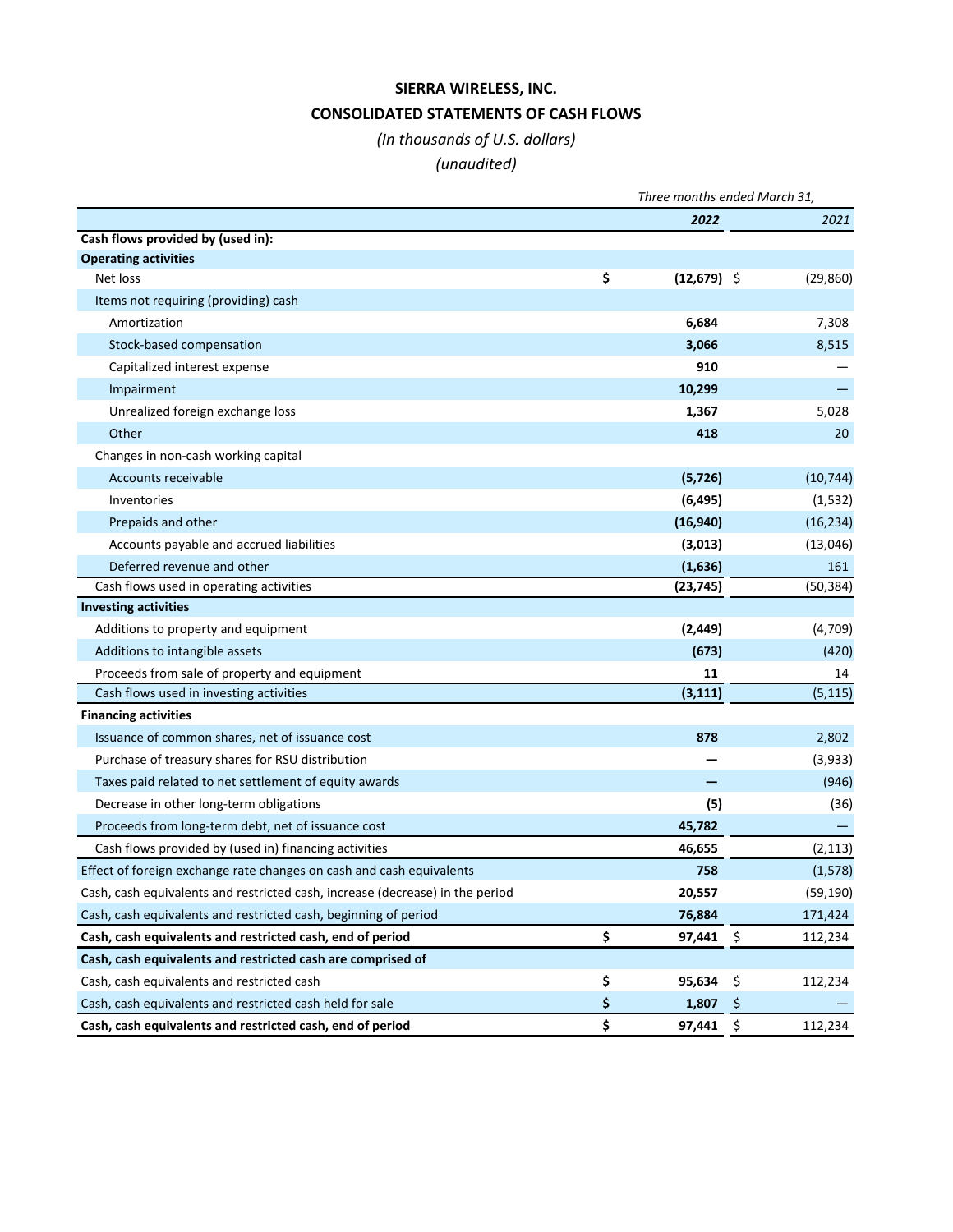# **SIERRA WIRELESS, INC.**

# **RECONCILIATION OF GAAP AND NON-GAAP RESULTS BY QUARTER**

| (in thousands of U.S. dollars, except)                                                                     |    | 2022           |               | 2021           |                   |                |              | 2020                                                 |                |
|------------------------------------------------------------------------------------------------------------|----|----------------|---------------|----------------|-------------------|----------------|--------------|------------------------------------------------------|----------------|
| where otherwise stated)                                                                                    |    | Q <sub>1</sub> | Q4            | Q <sub>3</sub> | Q <sub>2</sub>    | Q <sub>1</sub> | Q4           | Q3                                                   | Q <sub>2</sub> |
| Net loss from continuing operations<br>- GAAP                                                              | Ŝ. | $(13,910)$ \$  | $(11,752)$ \$ | $(38, 406)$ \$ | $(10,036)$ \$     |                |              | $(28,538)$ \$ $(11,167)$ \$ $(14,483)$ \$ $(17,291)$ |                |
| Stock-based compensation and<br>related social taxes                                                       |    | 3,281          | 5,832         | 1,820          | 3,807             | 7,928          | 6,461        | 5,085                                                | 3,256          |
| Phantom RSU (recovery) expense                                                                             |    | (202)          | 393           | (69)           | 569               | 206            | 691          | 261                                                  | 141            |
| Restructuring                                                                                              |    | 4,004          | 7,592         | 369            | 1,720             | 2,574          | 4,800        | 3,089                                                | 245            |
| COVID-19 government relief                                                                                 |    | (11)           | (5, 557)      | (168)          | (1,016)           | (2,049)        | (954)        | (6, 298)                                             | -              |
| CEO retirement/search                                                                                      |    |                | 44            | 42             | 400               | 1,655          |              |                                                      |                |
| Impairment                                                                                                 |    | 10,299         | 741           | 11,544         |                   |                |              |                                                      |                |
| Ransomware incident                                                                                        |    | (59)           | (959)         | 271            | 1,135             | 533            |              |                                                      |                |
| COVID-19 factory constraint<br>incremental costs                                                           |    | 1,096          | 22            | 1,135          |                   |                |              |                                                      |                |
| Other non-recurring costs                                                                                  |    | 99             | 978           | 323            | 593               | 508            | 445          | 439                                                  | 337            |
| Amortization                                                                                               |    | 6,684          | 6,935         | 7,208          | 7,267             | 7,308          | 7,054        | 8,030                                                | 7,823          |
| Interest and other expense, net                                                                            |    | 1,142          | 307           | 192            | 111               | 110            | 564          | 988                                                  | 283            |
| Foreign exchange loss (gain), net of<br>realized gain/loss on hedge contracts                              |    | 2,326          | 1,927         | 2,693          | (821)             | 4,816          | (2,804)      | (3,572)                                              | (3,955)        |
| Income tax expense (recovery)                                                                              |    | 1,021          | 761           | (1, 912)       | 605               | 552            | (7,984)      | (633)                                                | 427            |
| <b>Adjusted EBITDA*</b>                                                                                    | \$ | 15,770 \$      | $7,264$ \$    | $(14,958)$ \$  | $4,334$ \$        | $(4,397)$ \$   | $(2,894)$ \$ | $(7,094)$ \$                                         | (8, 734)       |
|                                                                                                            |    |                |               |                |                   |                |              |                                                      |                |
| Net loss from continuing operations<br>- GAAP                                                              | Ŝ. | $(13,910)$ \$  | $(11,752)$ \$ | $(38, 406)$ \$ | $(10,036)$ \$     |                |              | $(28,538)$ \$ $(11,167)$ \$ $(14,483)$ \$ $(17,291)$ |                |
| Stock-based compensation and<br>related social taxes                                                       |    | 3,281          | 5,832         | 1,820          | 3,807             | 7,928          | 6,461        | 5,085                                                | 3,256          |
| Phantom RSU (recovery) expense                                                                             |    | (202)          | 393           | (69)           | 569               | 206            | 691          | 261                                                  | 141            |
| Restructuring                                                                                              |    | 4,004          | 7,592         | 369            | 1,720             | 2,574          | 4,800        | 3,089                                                | 245            |
| COVID-19 government relief                                                                                 |    | (11)           | (5, 557)      | (168)          | (1,016)           | (2,049)        | (954)        | (6, 298)                                             | —              |
| CEO retirement/search                                                                                      |    |                | 44            | 42             | 400               | 1,655          |              |                                                      |                |
| Impairment                                                                                                 |    | 10,299         | 741           | 11,544         | $\qquad \qquad -$ |                |              |                                                      |                |
| Ransomware incident                                                                                        |    | (59)           | (959)         | 271            | 1,135             | 533            |              |                                                      |                |
| COVID-19 factory constraint<br>incremental costs                                                           |    | 1,096          | 22            | 1,135          |                   |                |              |                                                      |                |
| Other non-recurring costs                                                                                  |    | 99             | 978           | 323            | 593               | 508            | 445          | 439                                                  | 337            |
| Acquisition-related amortization                                                                           |    | 2,152          | 2,254         | 2,776          | 2,890             | 3,135          | 3,306        | 3,555                                                | 3,886          |
| Foreign exchange loss (gain), net of<br>realized gain/loss on hedge contracts                              |    | 2,326          | 1,927         | 2,693          | (821)             | 4,816          | (2,804)      | (3,572)                                              | (3,955)        |
| Income tax expense (recovery)<br>adjustment                                                                |    | (500)          | (441)         | (3,008)        | (357)             | (393)          | (7, 784)     | 200                                                  | 358            |
| <b>Adjusted earnings (loss) from</b><br>continuing operations*                                             | \$ | $8,575$ \$     | $1,074$ \$    | $(20, 678)$ \$ | $(1, 116)$ \$     | $(9,625)$ \$   |              | $(7,006)$ \$ $(11,724)$ \$ $(13,023)$                |                |
|                                                                                                            |    |                |               |                |                   |                |              |                                                      |                |
| Weighted average number of shares<br>(in thousands) - basic and diluted                                    |    | 37,974         | 37,541        | 37,196         | 36,992            | 36,736         | 36,534       | 36,417                                               | 36,341         |
|                                                                                                            |    |                |               |                |                   |                |              |                                                      |                |
| <b>Basic and diluted adjusted earnings</b><br>(loss) per share from continuing<br>operations (in dollars)* | \$ | $0.23$ \$      | $0.03$ \$     | $(0.56)$ \$    | $(0.03)$ \$       | $(0.26)$ \$    | $(0.19)$ \$  | $(0.32)$ \$                                          | (0.36)         |